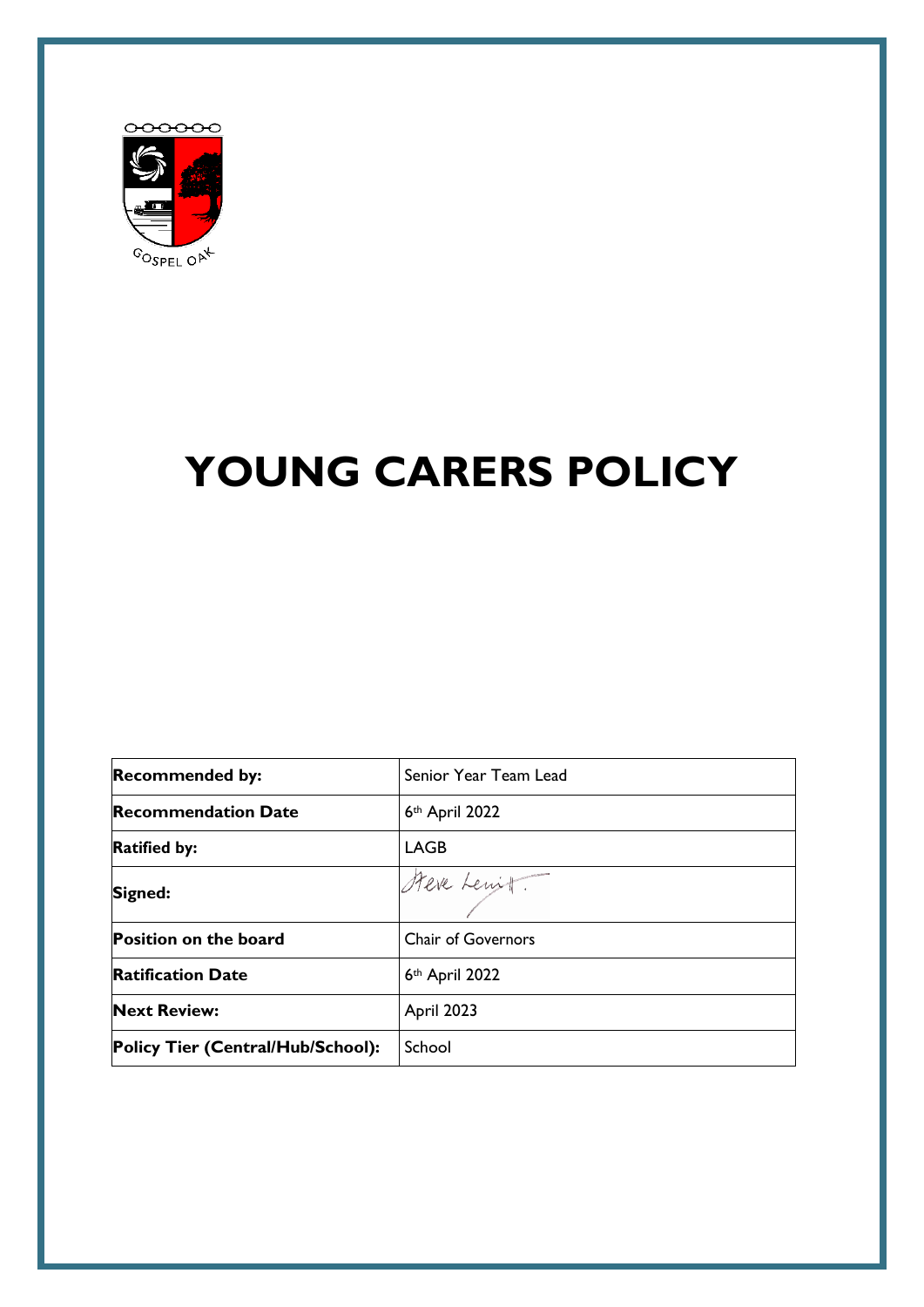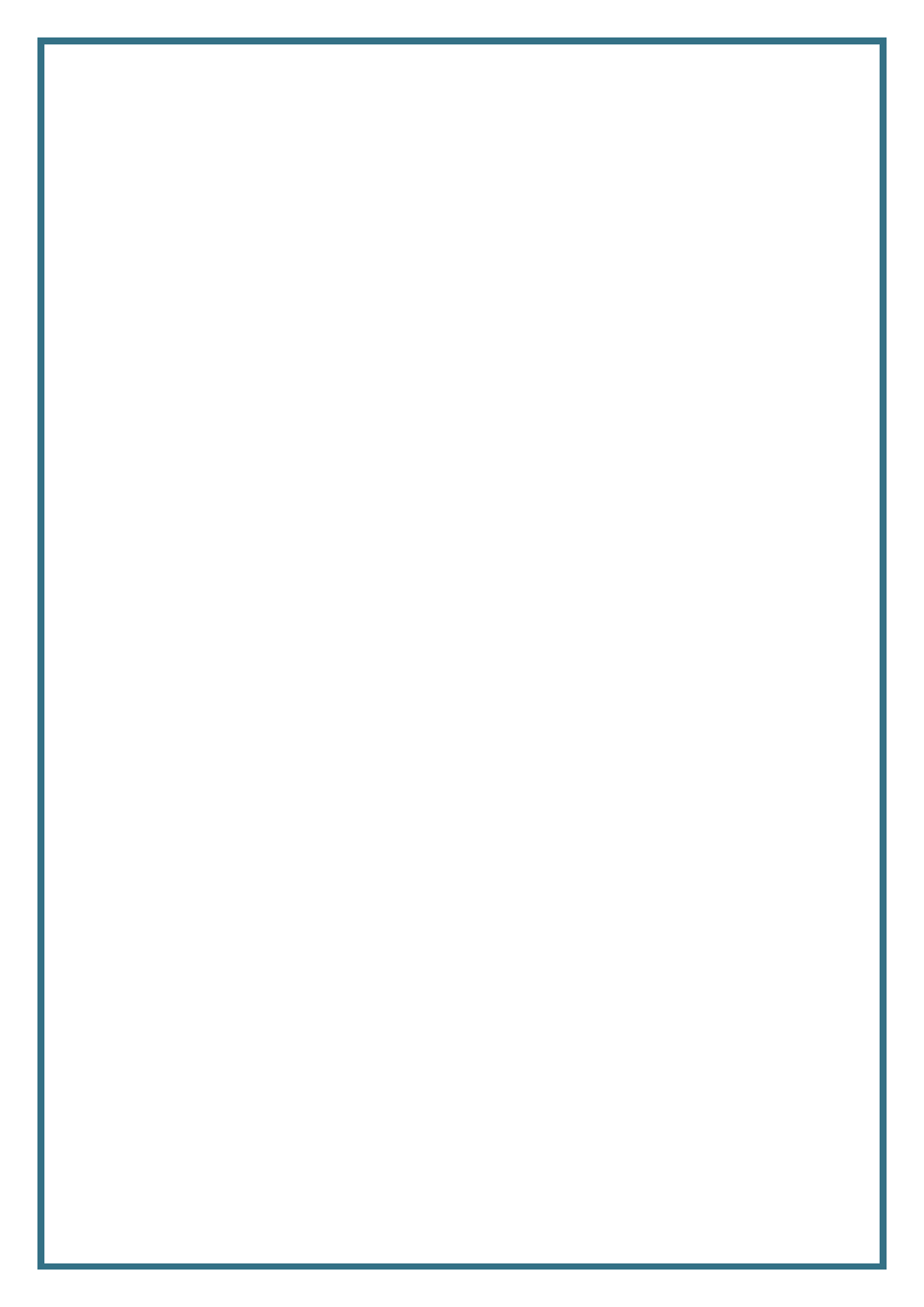## **Statement of intent**

At Gospel Oak School we aim to provide a community for pupils which keeps them safe, supports their creativity and enables them to meet their full potential.

The school is committed to supporting young carers' access to a full education. This policy will be implemented by all staff members in order to ensure young carers at our school are identified and offered appropriate support to access the education to which they are entitled.

Gospel Oak School is committed to develop provisions for young carers and their family.

Our aim:

- The whole school is committed to meeting the needs of young carers so they can attend and enjoy school in the same way as their peers and achieve their potential.
- We will designate a young carers lead within the school. Pupils and families will be made aware of how to connect them to access support.
- The school will only share information with professionals and agencies on a need to know basis.
- We will seek feedback and ideas from young carers and their families to shape and improve support.
- The school will have an effective referral system and a strong partnership in place with relevant external agencies including the school nurse and Sandwell young carers.
- We will strive to achieve best practice for students and families in our school in order to provide them with the best chance of success in their future.

The aim of this policy is to raise awareness among school staff about the needs of young carers and to support them in establishing a whole-school approach to address the issues that may arise within a school setting.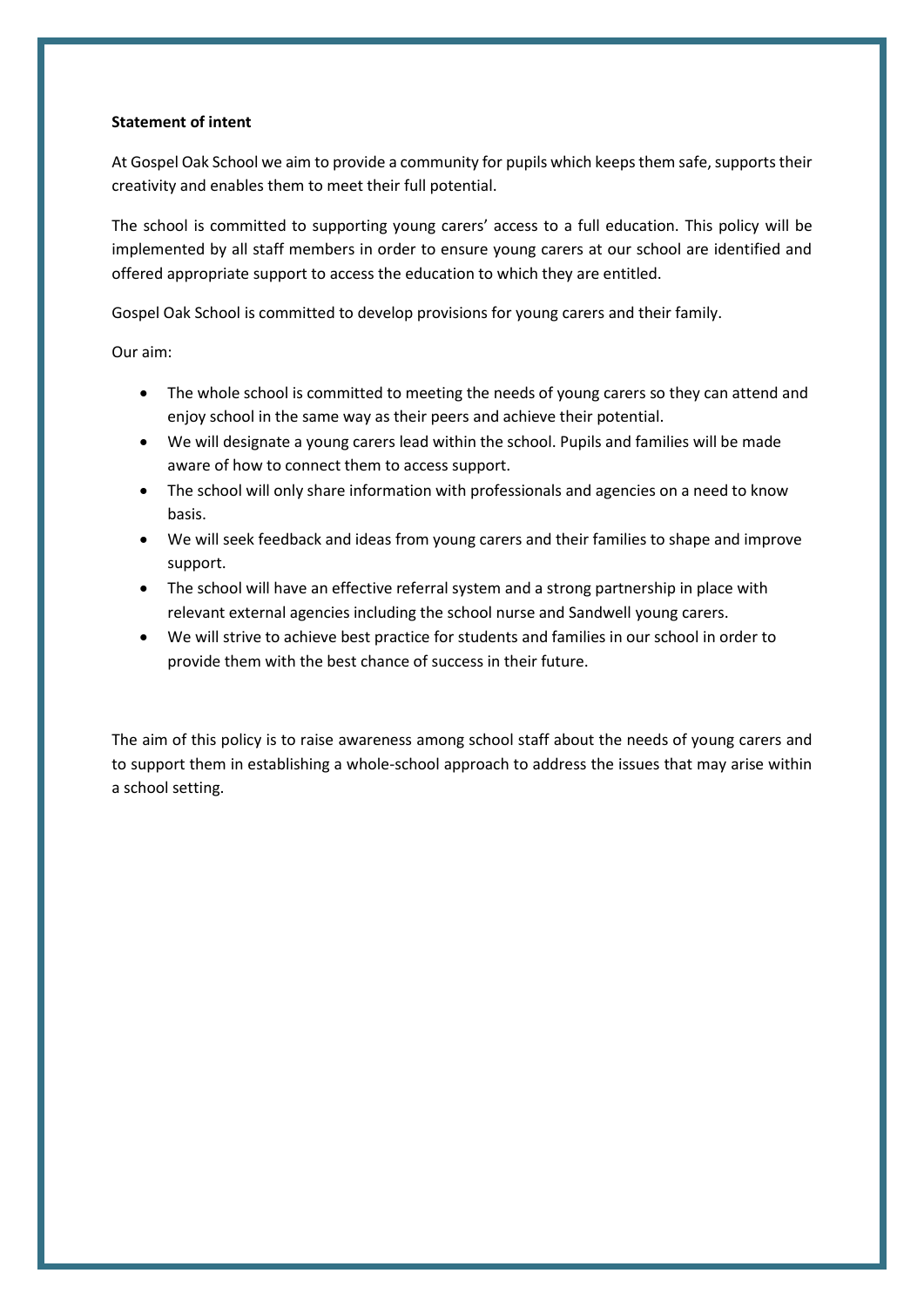## **1. Legal framework**

- 1.1. This policy has due regard to statutory legislation and guidance, including, but not limited to, the following:
	- Children Act 2004
	- Education Act 2011
	- Equality Act 2010
	- Carers (Equal Opportunities) Act 2004
	- Carers (Recognition and Services) Act 1995
	- Children and Families Act 2014
	- Care Act 2014
	- The Young Carers (Needs Assessments) Regulations 2015
	- DfE (2011) 'Improving support for young carers family focused approaches'
	- DfE (2016) 'The lives of young carers in England'

# **2. Definition**

- 2.1. A young carer is a person under the age of 18, who is helping to look after someone at home caring for a parent, sibling or grandparent/ relative. Who may have one or more of
- Physical or sensory disability
- Learning disability
- Mental health problems
- Alcohol or substance misuse problems
- **Elderly or infirm**
- HIV /AIDS
	- 2.2. A young carer will take on additional responsibilities to those appropriate to their age and development.
	- 2.3. Young carers may be primary carers, such as caring for a parent, or a secondary carer, such as helping to care for a sibling.
	- 2.4. A young carer becomes vulnerable when the level of care-giving and responsibility to the person in need of care becomes excessive or inappropriate for that child and risks jeopardising their emotional or physical wellbeing, educational achievement, and life chances.
	- 2.5. A young carer may undertake some or all of the following:
		- Practical tasks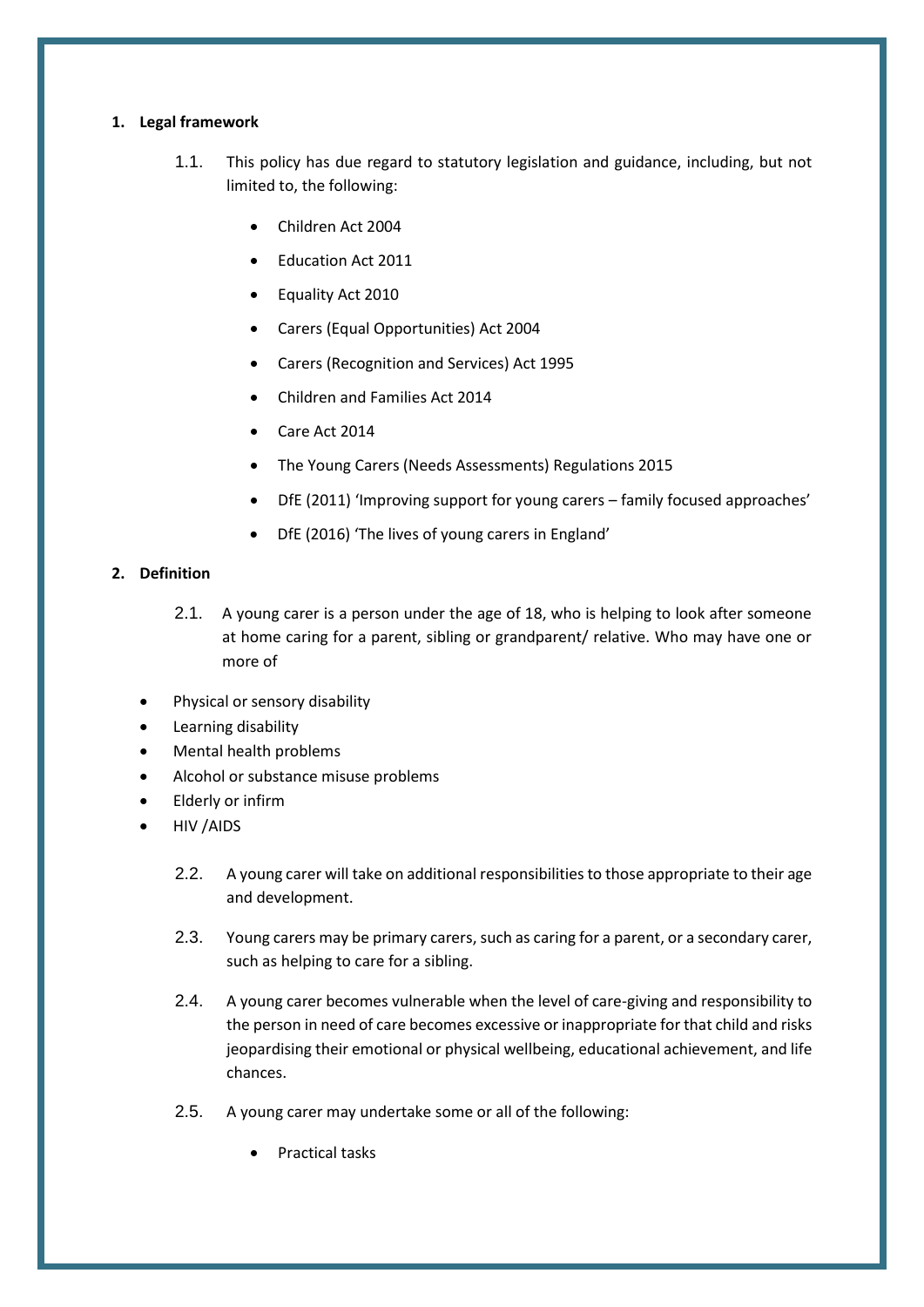- Physical care
- Personal and intimate care
- Emotional support
- Household management
- Looking after siblings
- **Interpretation**
- Administering medication

#### **3. Issues faced by young carers**

- 3.1. Caring responsibilities can impact on young people's education in a number of different ways including, but not limited to, the following:
	- Lateness
	- **Tiredness**
	- Non-attendance
	- Late or no submission of homework and assignments
	- Not participating in extra-curricular activities and school events
	- Experiencing bullying or isolation
	- Underachieving academically
	- Poor education or career choices
	- Non compliance / poor behaviour choices
	- Lack of engagement
- 3.2. Young carers may exhibit challenging behaviour in environments away from home in order to offset the fact that they have to take on adult responsibilities and behave in an adult fashion within the home.
- 3.3. Many young carers may be unable to develop friendships outside of school, due to reasons such as being unable to invite friends to their home, restricting the development of a pupil's social skills.
- 3.4. Some young carers carry out tasks for which they are physically ill equipped, which can impact on their overall health. Long-term caring responsibilities can also impact significantly on the mental health of young people, which like their physical health, can lead to poor attendance.
- 3.5. Some families will be dependent solely on state benefits, affecting their ability to afford proper school clothing and/or extra-curricular activities, such as school trips.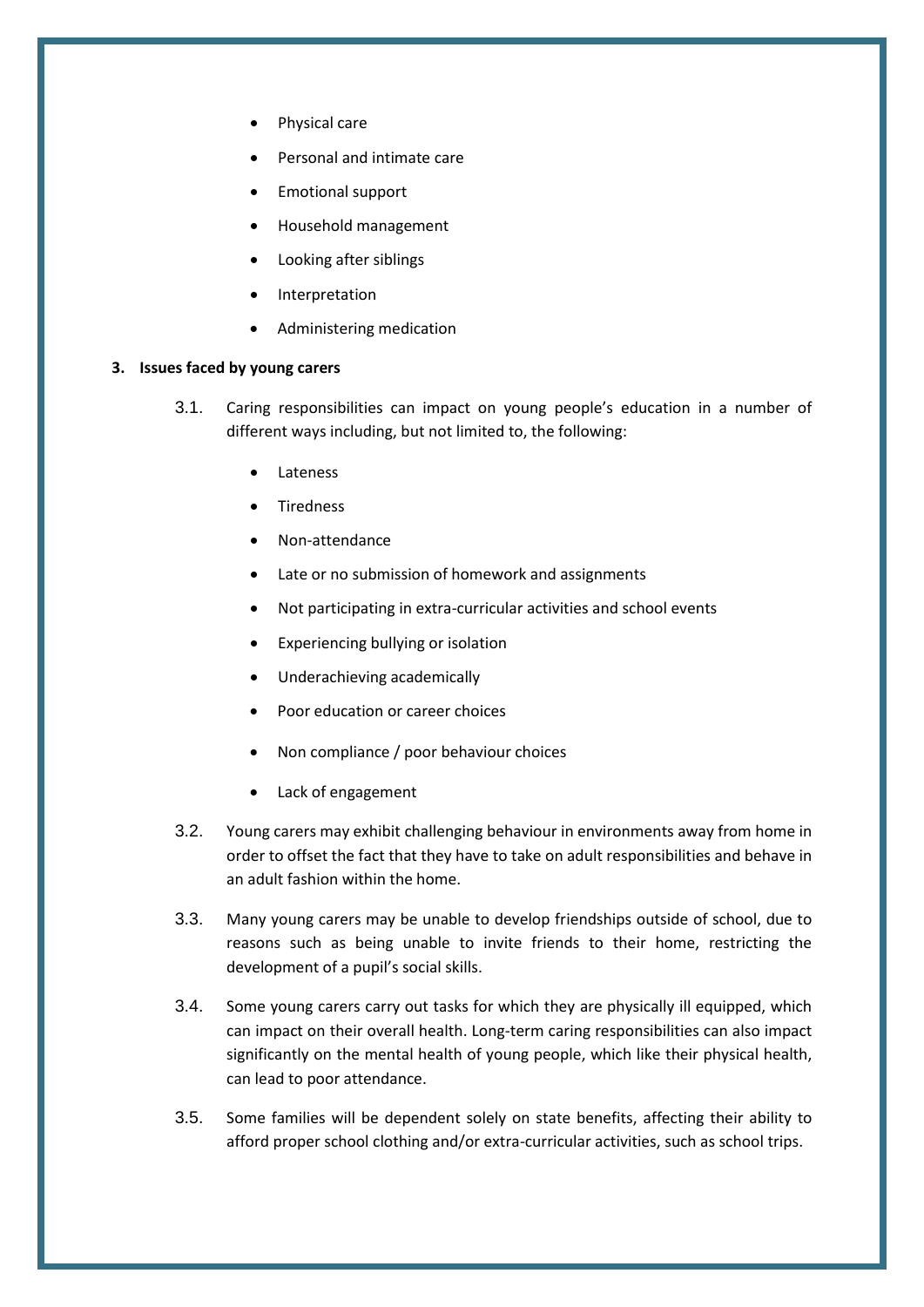3.6. Families involving a young carer may be unwilling or unable to attend school functions, leading to them becoming more isolated from the school environment and unaware of issues that the young carer may be experiencing.

# **4. Identifying young carers**

- 4.1. During the school enrolment process for new pupils, the school will:
	- Identify parents or family members who have disabilities or other long-term physical or mental health conditions.
	- Clarify whether the pupil has caring responsibilities.
	- Identify whether the young carer has any additional needs that need to be supported, e.g. any SEND or social, emotional, and mental health (SEMH) needs.
	- Establish individual pupil plans to recognise the child's specific needs as a young carer.
- 4.2. Where appropriate, a young carer may be referred to the LA or other support agencies for a needs assessment.
- 4.3. The school will continuously bear in mind that where a parent has a disability, mental health or substance abuse issue, the pupil might be the carer whilst showing none of the indicative signs of a young carer.

## **5. Young carers and the school**

- 5.1. The Young Carers lead practitioner is the main point of contact for young carers in the school. This appointed person is responsible for:
	- Ensuring that young carers have the same access to a full education and career choices as their peers.
	- Promoting and coordinating the support young carers need.
	- Liaising with other agencies as appropriate, including adult services.
- 5.2. It is important that staff members can effectively identify young carers and that young carers feel that they can ask for help; therefore, raising awareness among staff and pupils about the issues relating to young carers and what support is available is vital.
- 5.3. In order to ensure that staff members understand the issues faced by young carers, training and ongoing professional development about the matter is provided for staff and the governing board.
- 5.4. Staff members will keep up to date with national and local developments, legislation and guidance affecting young carers and their families.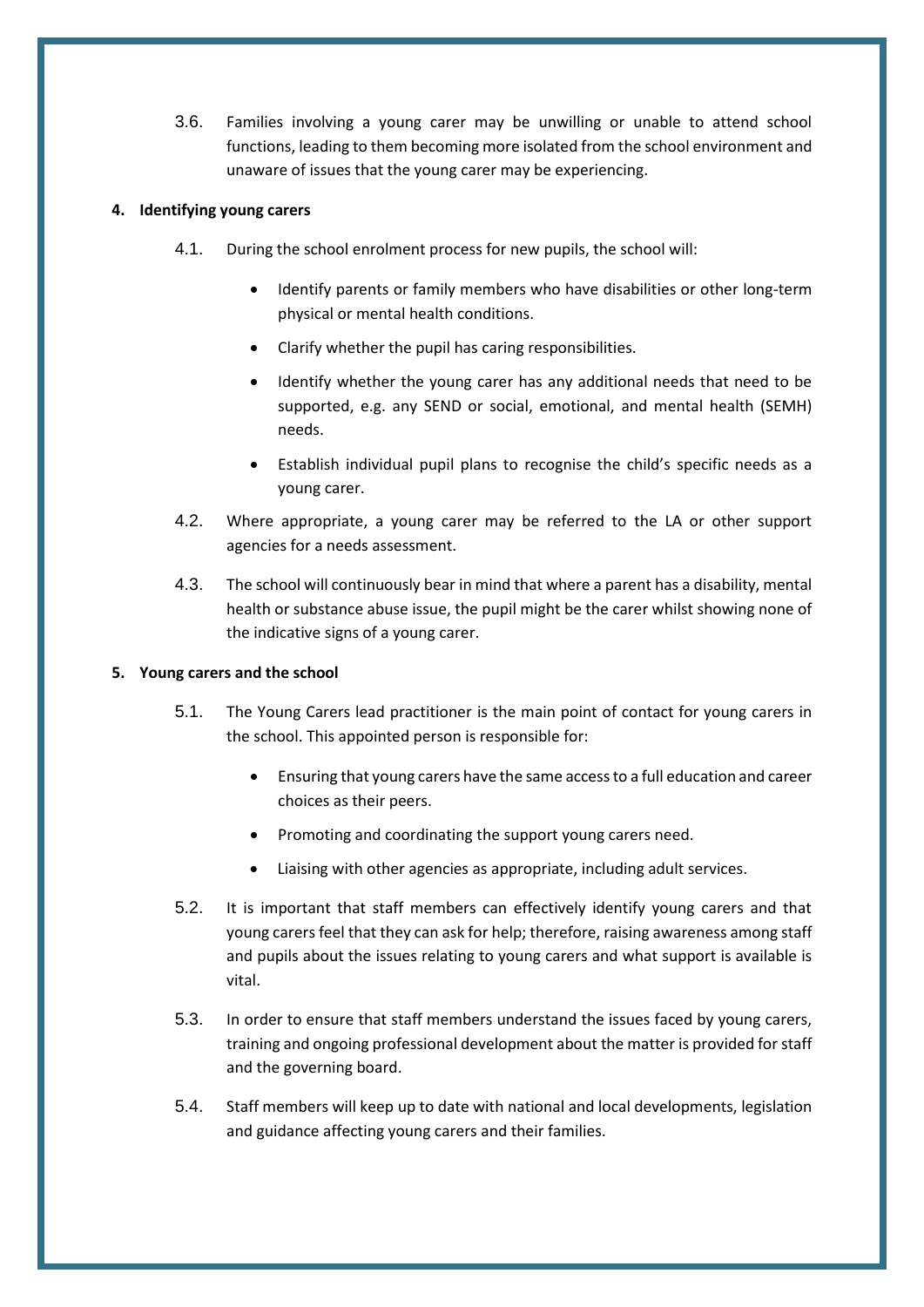- 5.5. The school aims to create a welcoming and friendly environment for all pupils, in which young carers feel comfortable to discuss their situation.
- 5.6. The school will publish clear information regarding how pupils and their families can access support, ensuring that all pupils are aware of this information.
- 5.7. The Academy will make provision for inclusive policies and practices that support young carers and promote good communication with their families.
- 5.8. The curriculum, primarily PSHE lessons, will be used to promote a full understanding, acceptance of, and respect for, issues such as the work of young carers.
- 5.9. The school premises are accessible to people with disabilities and/or illnesses, offering additional support to enable them to attend parents' evenings and other school events.
- 5.10. Staff members will not discuss a young carer's personal situation and related arrangements in front of their peers.
- 5.11. The school will follow child protection procedures regarding any pupil who they believe to be at risk of significant harm due to inappropriate levels of caring.

#### **6. Providing support**

- 6.1. The Young Carers lead practitioner will meet with young carers on a regular basis and will liaise with teachers regarding difficulties, attendance and deadlines.
- 6.2. The Young Carers lead practitioner will ensure that existing individual pupil plans recognise the pupil's specific needs as a young carer.
- 6.3. The school offers support to the pupil and their family during the transition process, sharing agreed information with their new school, college or university where appropriate.
- 6.4. Additional support is offered in order to remove any communication barriers with parents, allowing them to be fully engaged with the education of their child.
- 6.5. Targeted early interventions are used in order to provide support to young carers, ensuring that they are able to reach their full potential.
- 6.6. The school uses and evaluates data effectively in order to identify and monitor the progress made by young carers, and reviews plans accordingly.
- 6.7. Young carers are provided with access to a telephone during breaks and lunches, allowing them to call home with the intention of reducing any worry they may have about a family member.
- 6.8. Where appropriate, homework and assignment deadlines for young carers will be negotiated.